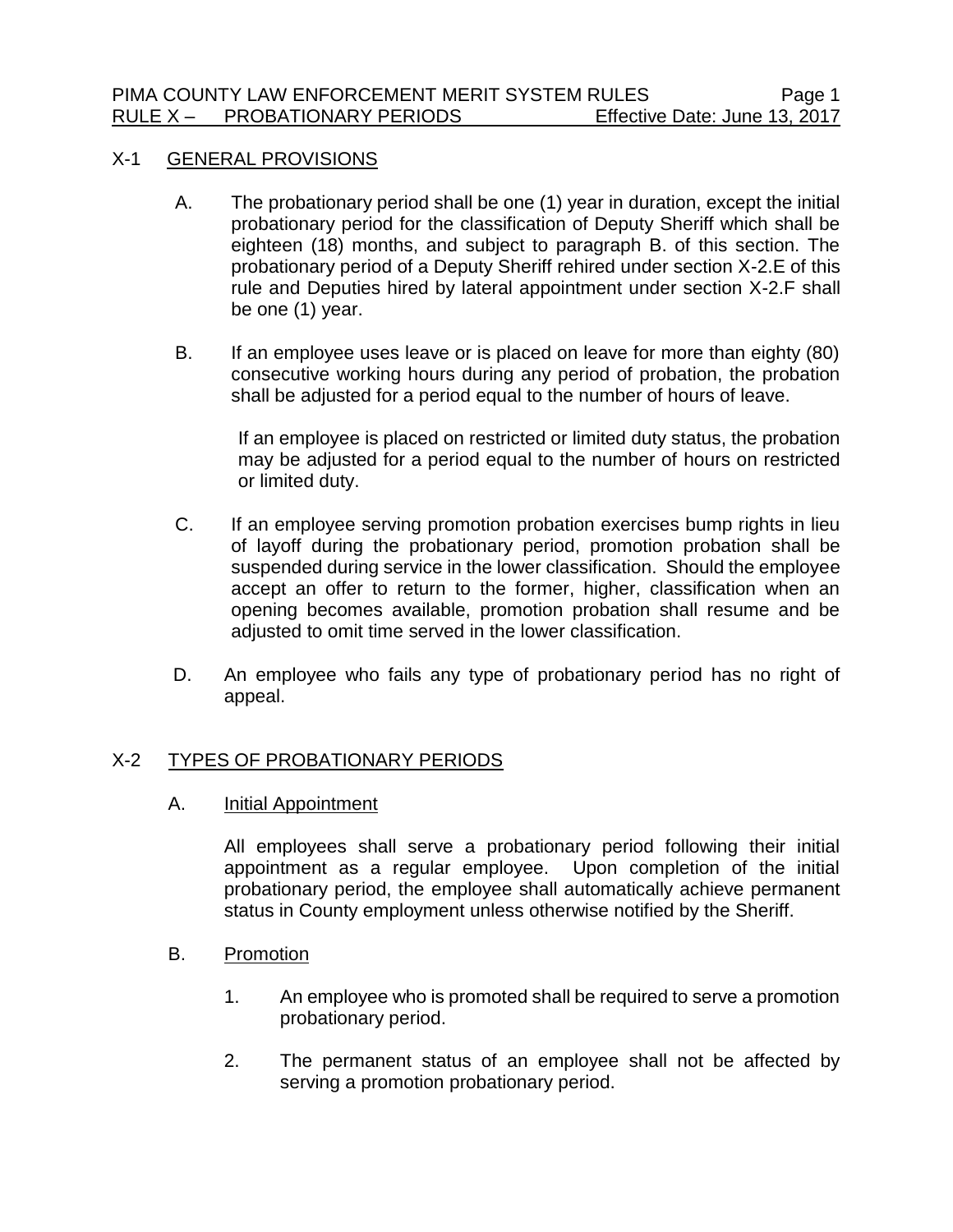- X-2 3. The employee shall be eligible for any other type of action except promotion during the probationary period.
	- 4. A promoted employee who fails a promotion probationary period shall be involuntarily demoted.

## C. Demotion

- 1. An employee who voluntarily demotes to the classification of Deputy Sheriff or an employee who is involuntarily demoted may, at the discretion of the Sheriff, be required to serve a probationary period in the position to which demoted.
- 2. The permanent status of an employee shall not be affected by serving a demotion probationary period, except that an employee demoted for a disciplinary reason who fails a demotion probationary period shall be dismissed.
- 3. An employee demoted for a non-disciplinary reason who fails demotion probation shall be laid off from the present position to which demoted. In such circumstances the laid-off employee is not eligible for reinstatement to the position from which laid off.
- 4. A Corrections Officer who promotes and is appointed to serve as a Deputy Sheriff while on initial probation and who subsequently fails to successfully complete initial probation as a Deputy Sheriff shall be involuntarily demoted to Corrections Officer with the same salary previously held as a Corrections Officer, or may be terminated for failure to successfully complete initial probation. An employee demoted or terminated under this section shall have no right of appeal.

#### D. Reinstatement

- 1. Any laid off employee who is reinstated may, at the discretion of the Sheriff, be required to serve a probationary period. The reinstated employee shall otherwise regain rights of permanent status.
- 2. A reinstated employee who fails a reinstatement probationary period shall be included in recruitment processes in the same manner identified in Rule V-3.A for the duration of the reinstatement period**.**
- 3. A terminated employee reinstated by order of the Law Enforcement Merit System Council shall not be required to serve a probationary period.